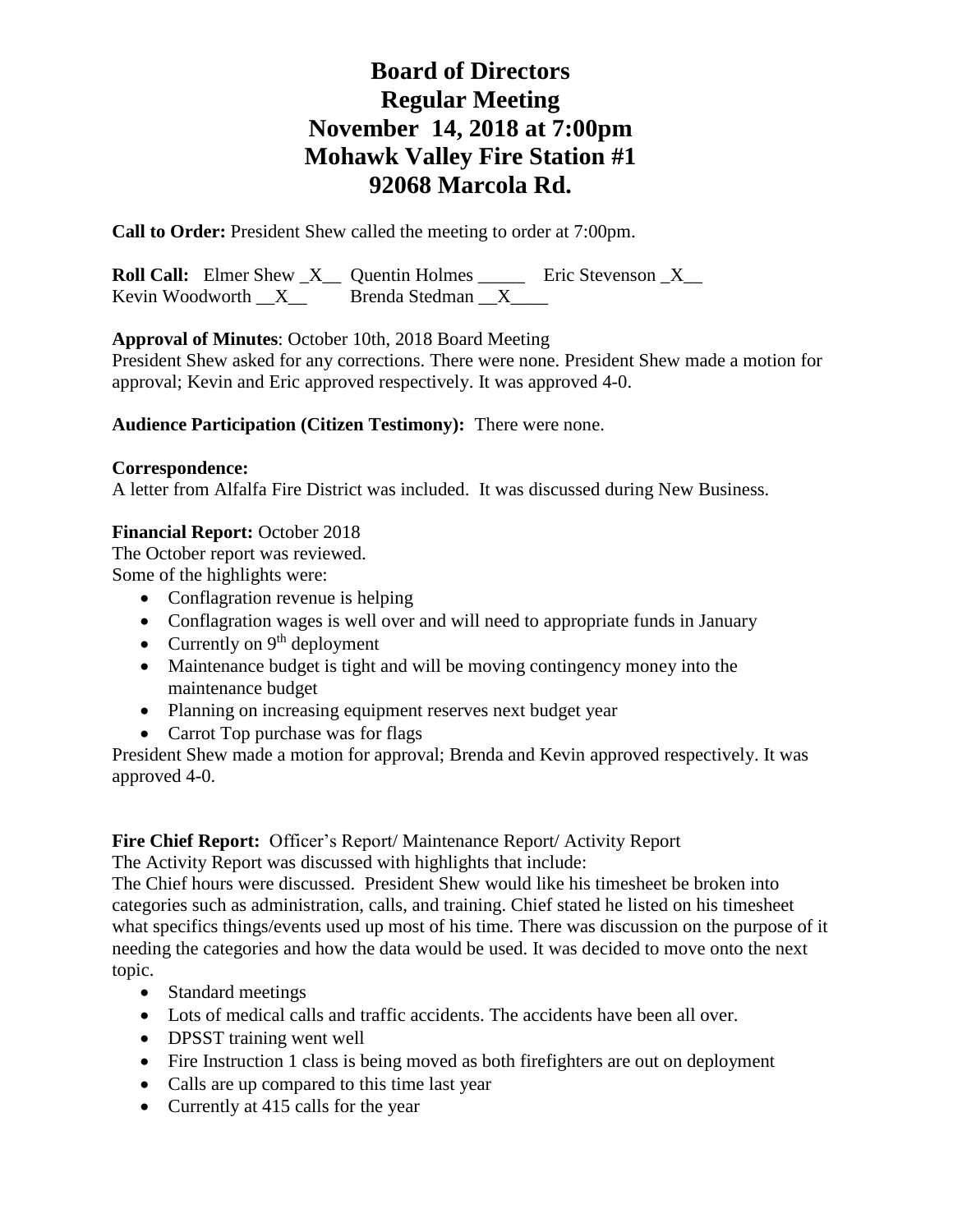Kevin let the board know that the new rumble strips are very noisy and there have been several complaints about them. There should be an installment of "mumble" strips would should be quieter. He expressed interest in working with the state to require headlights at any time limited visibility is occurring. Currently cars are driving without headlights in the fog.

## **Maintenance Report**

The Maintenance report was reviewed. The highlights were:

- Still need viewing monitors installed
- The tender is in Yakima and a main representation was not notified of all of our electrical issues.
- Cleared trees around state 2 for the well drilling tank
- Did minitor programming which is for pagers and portable radios for Lowell and Dexter
- Started Sweet Home command build. They are being billed for shop hours and it is agreed our projects will come before theirs. The income will help with recoup some maintenance costs.
- Switched to Carson for fueling so we can keep the tanks filled at all times. Tyree Oil was not filling up tanks on a regular basis. Carson is also currently cheaper than Tyree Oil.

## **Old Business**:

## 1. Station 2

The well has been drilled. It has 18 gallons per minute. The septic approval came in. Rosoboro would like to buy some lumber. The property should be signed over to us before January. Chief is hoping to make it a resident station to help with the response to the upper valley. The fire break should be completed in December. Chief also would like more logging to make sure the roof of the building stays safe.

## 2. Mary Cole Days

The volunteers will discuss if they want to take over the event at the next association meeting.

## 3. Project Update

Chief stated that the tender is in Yakima and the tender with tank issues is on hold until Spartan approves of the work. Chief will be calling them next week. The engine box construction has begun. The F250 pickups are about 3 months out. The air packs should be here in a few weeks and then training will begin. We are the first district to move away from MSA packs.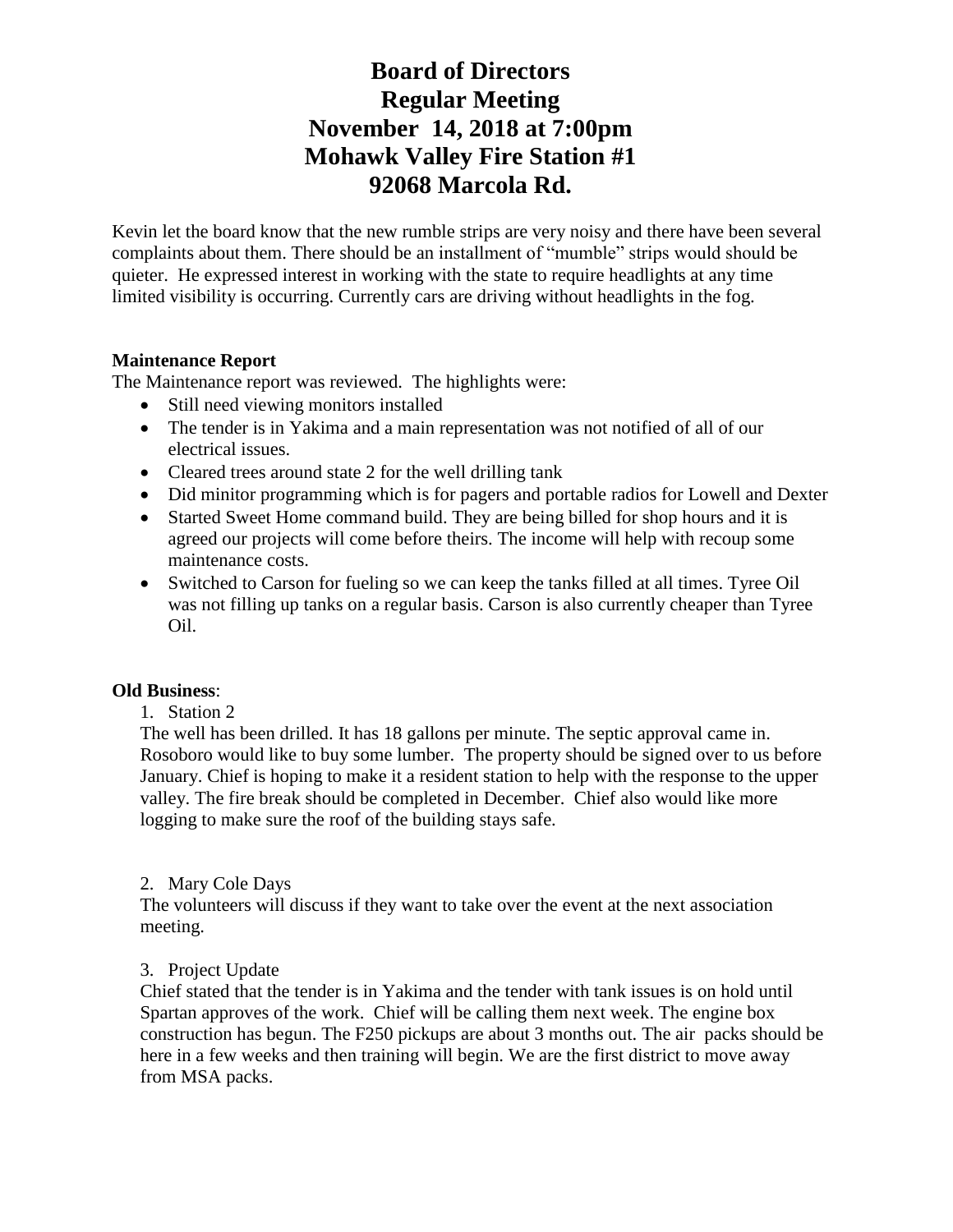#### **New Business:**

#### 1. Board Policies

The Chief will send out signatures papers to the Board. The new policies will be in effect as January 1, 2019.

## 2. Audit Update

The auditor couldn't make tonight's meeting. She will try for the next meeting and ensures us the district will submit to the state by December  $31<sup>st</sup>$ .

#### 3. Alfalfa Fire District

Alfalfa is a small district that we have donated to before. They are needing an engine. A letter from their Chief was included stating they want to purchase our engine for \$40,000 over a 5 year payment plan. Chief let him know we cannot give our engine up until our new is in service. Chief suggested that Alfalfa pay for the attorney fees to draw up the contract. The board agreed to sell the engine at \$40,000 over a 5-year payment plan and that the attorney fees would be included in that \$40,000. President Shew made a motion for approval; Brenda and Kevin approved respectively. It was approved 4-0.

4. Every 15 minutes

The fire department, Sheriff's Office and Mohawk high school are putting on a mock crash event on January  $8<sup>th</sup>$  at 2:15pm at the old elementary school. January  $9<sup>th</sup>$  at 10am will be a community assembly at the high school.

Kevin added to new business. He informed the Board that Home Depot has donated 5 gallon buckets filled with emergency kits for each Pleasant Hill high school classroom. A training is being developed to put the high school staff through for massive earthquakes and trauma events. Mohawk high school will also be trained. Kevin talked about having the fire department and staff prepared as well.

Kevin also requested that the Chief look into getting the ODF to also do code 3 calls. He is under the impression we just have to request it through the ODF supervisor or through the Fire Defense Board. Chief said having ODF going on code 3 calls would help ODF get through the city faster. The Chief will call the manager.

## **Items Not on Agenda:**

## **Future Meeting Agenda Items:**

## **Next meeting is on December 12, 2018 at 7:00pm** Adjourn: Adjourned at 8:04pm. Brenda and Eric approved respectively; approved 4-0.